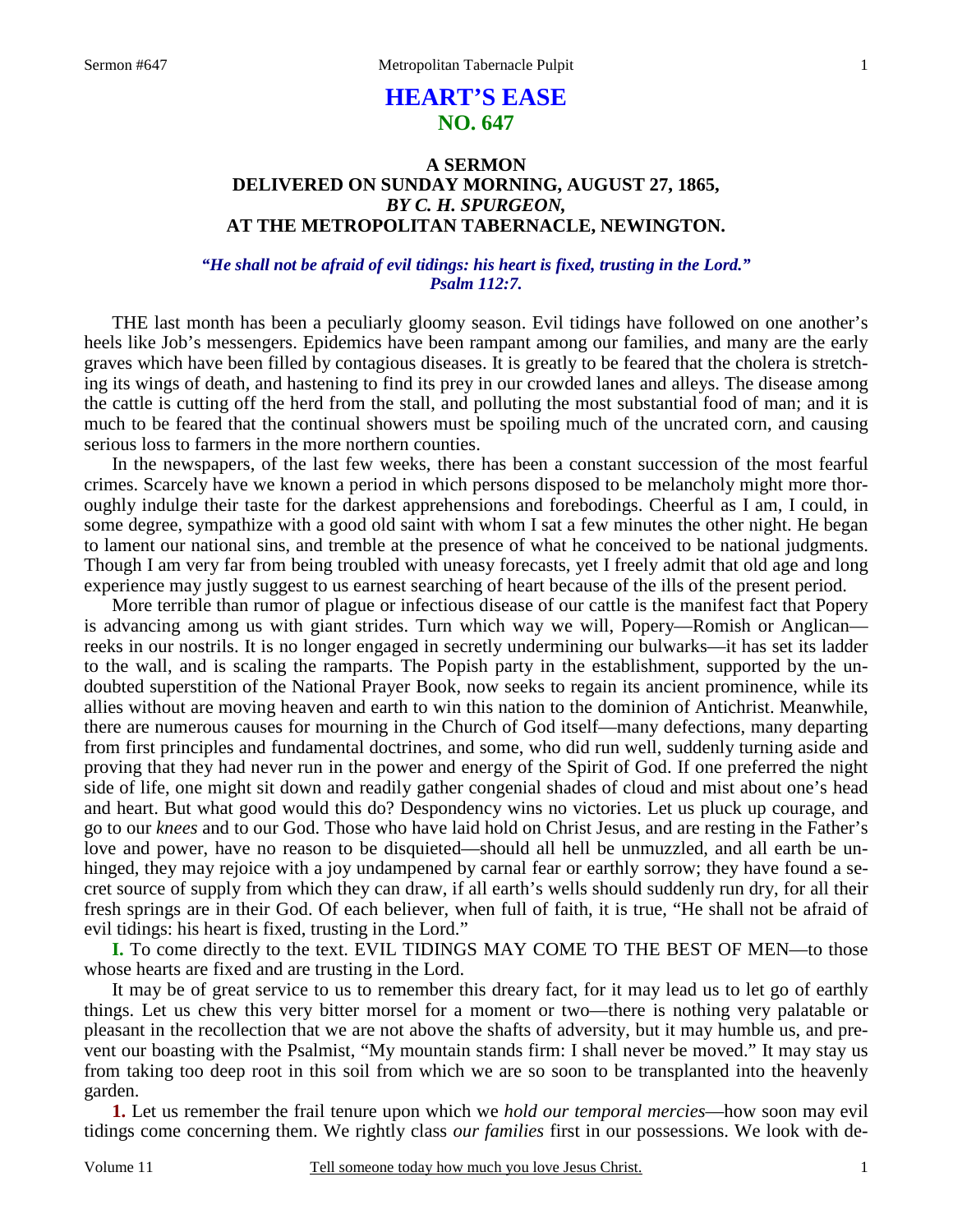light into the faces of our children; we mark their growing abilities; we are charmed with evidences of opening intelligence—yet they may never live to manhood, their sun may go down before it is yet noon. We are, perhaps, perplexed as to what we shall do with them when they shall be old enough to be apprenticed to a trade, or initiated into a profession—we may never have that task to care for; long before they reach that period of life, they may be slumbering in their graves. We gaze with ever fresh delight upon those beloved ones with whom we are united in the ties of wedlock, but if we gaze wisely, we shall clearly see mortality written upon the fairest brow, and glistening in the most loving eyes, but how soon may these partners of our heart's best affections be torn away from us! We must beware of making idols of those who are nearest and dearest, for the objects of our idolatry may soon, like the golden calf, be dashed in pieces, and we may have to drink the waters of bitterness because of our sin. If we would remember that all the trees of earth are marked with the woodman's axe, we should not be so ready to build our nests in them. We should love, but we should love with the love which expects death, and which reckons upon separations. Our dear relations are but loaned to us and the hour when we must return them to the Lender's hand may be even at the door.

 The same is certainly true of our *worldly goods.* Do not riches take to themselves wings and fly away? And though we have heard some almost profanely say that they have clipped the wings of their riches, so that they cannot fly away, yet the bird of prey may rend them where they are, and the rotting carcass of the wealth which the owners cannot enjoy may be a perpetual curse to them. Full often, gold and silver canker in the coffer, and fret the soul of their claimant. God can do with us as with Israel— "While the meat was yet in their mouths, the curse of God came upon them." What substance have we beneath the skies? Is not what we call substance a mere shadow soon departing? Your good substantial ship has often returned from her voyage to enrich her owner, and just now, she flies before a favoring gale, but there are storms and hurricanes, and sunken reefs and quicksand—and who knows how soon your promising venture, and the vessel which bears it, may sink into the briny sea? There stands your warehouse—it is full of merchandize upon which, with but a fair profit, great wealth may be obtained, but a fire may come, and there may happen to be no insurance, or by a change of market, profit may wither into loss. Your present prosperity may soon be turned into distress by the failure of some larger warehouse, the dishonoring of large bills, a breach of credit, or an unexpected drain of capital. How often have enterprises high as the tower of Babel suddenly rocked, and reeled, and fallen in total ruin? This world, at best, is but a sandy foundation, and the wisest builder may well look for an end to the most substantial of its erections.

 Evil tidings may also come to us in another respect—we may suddenly find our *health* decay. That strength which now enables us to perform our daily business with delight, may so fail us that the slightest exertion may cause us pain. Although unconscious of so sad a fact, we may be, even now, fostering within our bodies the disease which is destined to stretch us upon the bed of sickness; we should be prepared for the days of darkness, for they are many. The day of sickness would not overtake us as a thief if we were wise enough to remember that we are dust; frail flowers of the field, we must not reckon upon blooming forever. Spring lasts not all the year—the time of the yellow leaf must come, and the frosts of winter must nip our root. Why should I suppose that I am to enjoy immunity from the common ills of mankind? Am I not among those who are born of woman? Is it not written that all such are "of few days, and full of trouble"? Do not the "sparks fly upward" from my hearth? And why, then, should I suppose that I am not "born to trouble" like the rest of my race? It were well for us if we would remember that there is a time appointed for weakness and sickness; then we should be more thankful for the privilege of going up to the Lord's house, since the day comes when we can no longer go up Zion's hill. While we can serve God, let us remember that the time may come when we shall rather have to fear than to do; when we can only glorify Him by suffering, and not by earnest activity. Be it ours to live while we live, and snatch the present moment out of the jaws of time, and while the evil days come not, nor the days draw near in which we shall say we have no pleasure in them, let us serve God with both our hands, and spend and be spent in His service! There is no single point in which we can hope to escape from the sharp arrows of affliction. The fondest hope which you and I have cherished may yet drop like the fruit of the tree before it is ripe, destroyed at the core by a secret worm. Set not your affections upon things of earth—set your whole heart upon things above, for *here,* the rust corrupts, and the moth devours, and the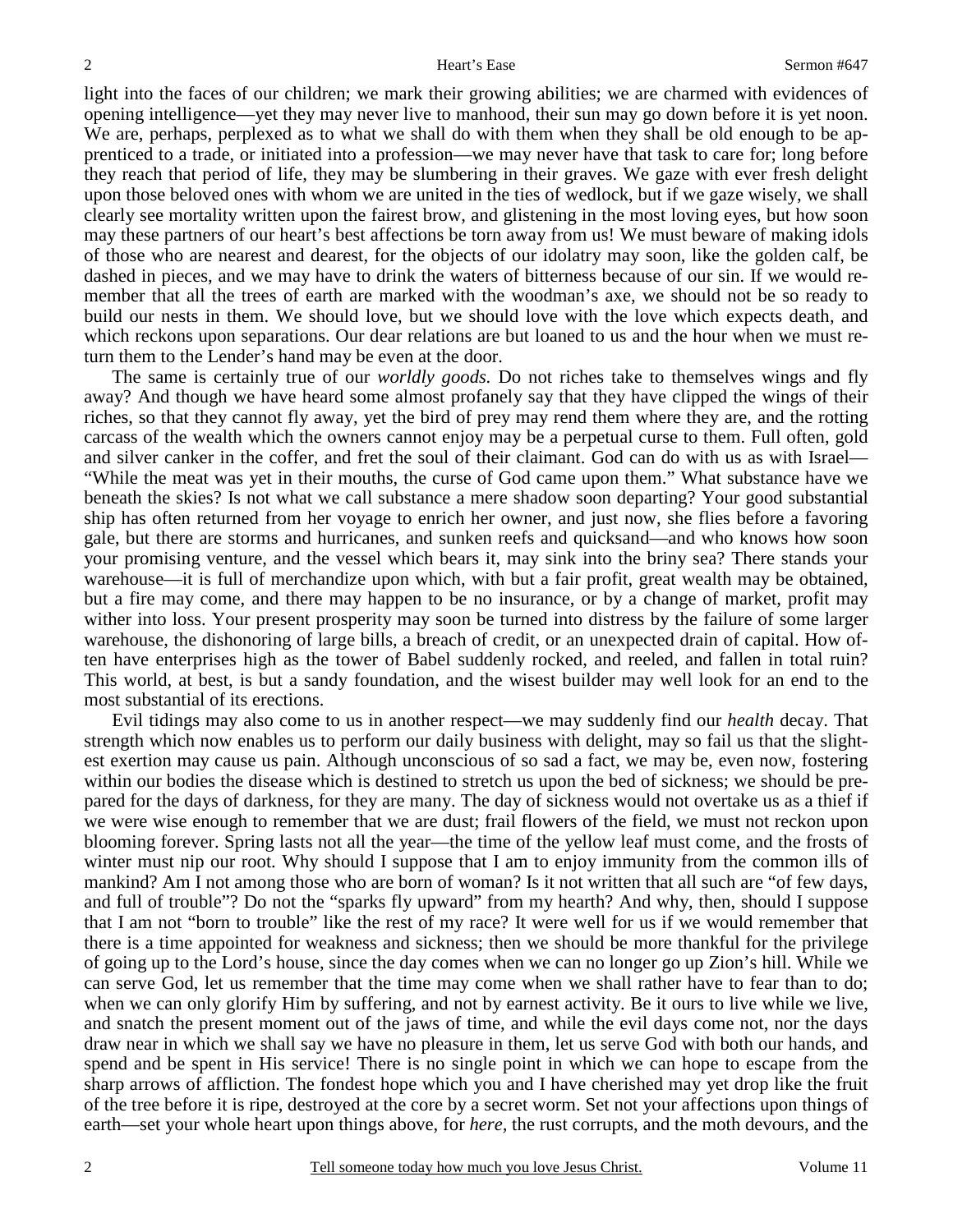3

thief breaks through, but *there,* all joys are perpetual and eternal. What is there here, after all, but cloud land? Why seek we to be lords of acres of mere mist? What are earth's treasures but vapor? Will you heap up for yourself haze and fog? Cloud and mist will pass away, and if these are your riches, how poverty-stricken will you be when you can carry none of these airy riches into the land of solid wealth. Christian, remember well the insecurity of all earthly things, and be content to have it so.

 Certain expositors refer this passage to *slander* and reproach, and they translate it, "He shall not be afraid of evil hearing." It is one of the sharpest trials of the Christian's life to be misunderstood, misrepresented, and belied, but any man who will serve his Master well must make up his mind to endure much of this affliction. The more prominent you are in Christ's service, the more certain are you to be the butt of jokes. I have long ago said farewell to my character—I lost it in the earlier days of my ministry by being a little more zealous than suited a slumbering age. And I have never been able to regain it, except in the sight of Him who judges all the earth, and in the hearts of those who love me for my work's sake. Beloved fellow-laborers in the vineyard of the Lord Jesus, you must all set your account upon being despised, and reproached for His dear sake! You weaker ones come to your minister and say, "So-and-So has spoken evil of me." What? Young friend, is this a strange thing? Did this never happen to anybody before? You sit down and cry, "It will break my heart! This cruel report will be the death of me!" Was no one else ever broken in heart by reproach? Did nobody else have his character smeared by the fingers of envy, and the tongue of tale-bearing? Who are you, my fine sir that you should escape? Gentle sister, who are you that you are never to be abused? Humble yourself, and do not be so proud as to think a special escape should be made for you when your Lord and all His followers have had to endure much contradiction of sinners. Woe unto you when all men speak well of you! It is a blessing to attain to such a state that you care no more than the rock cares for the raging billows what men may say, as long as you have a conscience void of offense both toward God and toward man. In all these things, we ought to expect evil tidings.

**2.** Evil tidings will also come to us concerning *spiritual matters,* and babes in grace will be greatly alarmed. Every now and then, there comes a messenger with breathless haste who tells us that the sages have discovered that the Bible is a lie. Years ago, we were all astonished to find that people had been digging down into the earth, and had brought up loads of very hard stones with which revelation was to be slain, like Stephen by the Jews. Revelation has lived on wonderfully well, and flourished amazingly, notwithstanding all that. Another very judicious naturalist afterwards discovered—and oh, what consternation there was, that we had all sprung from monkeys, and that all living creatures were the result of successive developments from infusible atoms. Somehow or other, the gospel has managed to survive even this tremendous blow! Not many months ago, a learned quarryman dug up a jawbone, and a bushel or two of pointed flints—the undoubted property of primeval men who lived according to report, ages before Adam; now this discovery was to silence forever the teachings of inspiration. Those flints were invincible and deadly weapons! But the religion of Jesus is so full of life that her deadliest foes cannot make an end of her. Voltaire, you remember, had a printing press at Geneva, some years ago, with which he printed a prophecy that Christianity would not survive the century, of which he thought himself the bright and shining light—that very press is now printing copies of the Bible in Geneva! A few weeks ago, we were informed ethnologically that Negroes were nearly allied to apes, and that the Scripture statement that God has made of one blood all nations that dwell upon the face of the earth, was clearly contrary to fact; but, my brethren, this grand old Book manages still to survive, and I think the most of us, who know its value, can say we are not afraid of evil tidings which prophesy the overthrow of its authority—for it will see all its foes withered in the grass, and yet not one of its jots or tittles shall pass away. Our heart is fixed, trusting in the Lord. We can leave these gentlemen to the old women among us, whose experiential acquaintance with the power of godliness will be as a two-edged sword to slay the enemies' sounding professions of superior intelligence. The blind and the lame in the Lord's army shall laugh to scorn the champions of the Philistines, for the Lord of hosts is with us as our Captain, and Jesus rides forth conquering and to conquer.

 Sadder tidings at times afflict us. We hear, dear friends, that *professors have fallen,* and what a thunderclap it seems when we are told that such-and-such a prominent member has forsaken the path of rectitude, or a minister has departed from sound doctrine. Yes, and we must expect this. Judas and Demas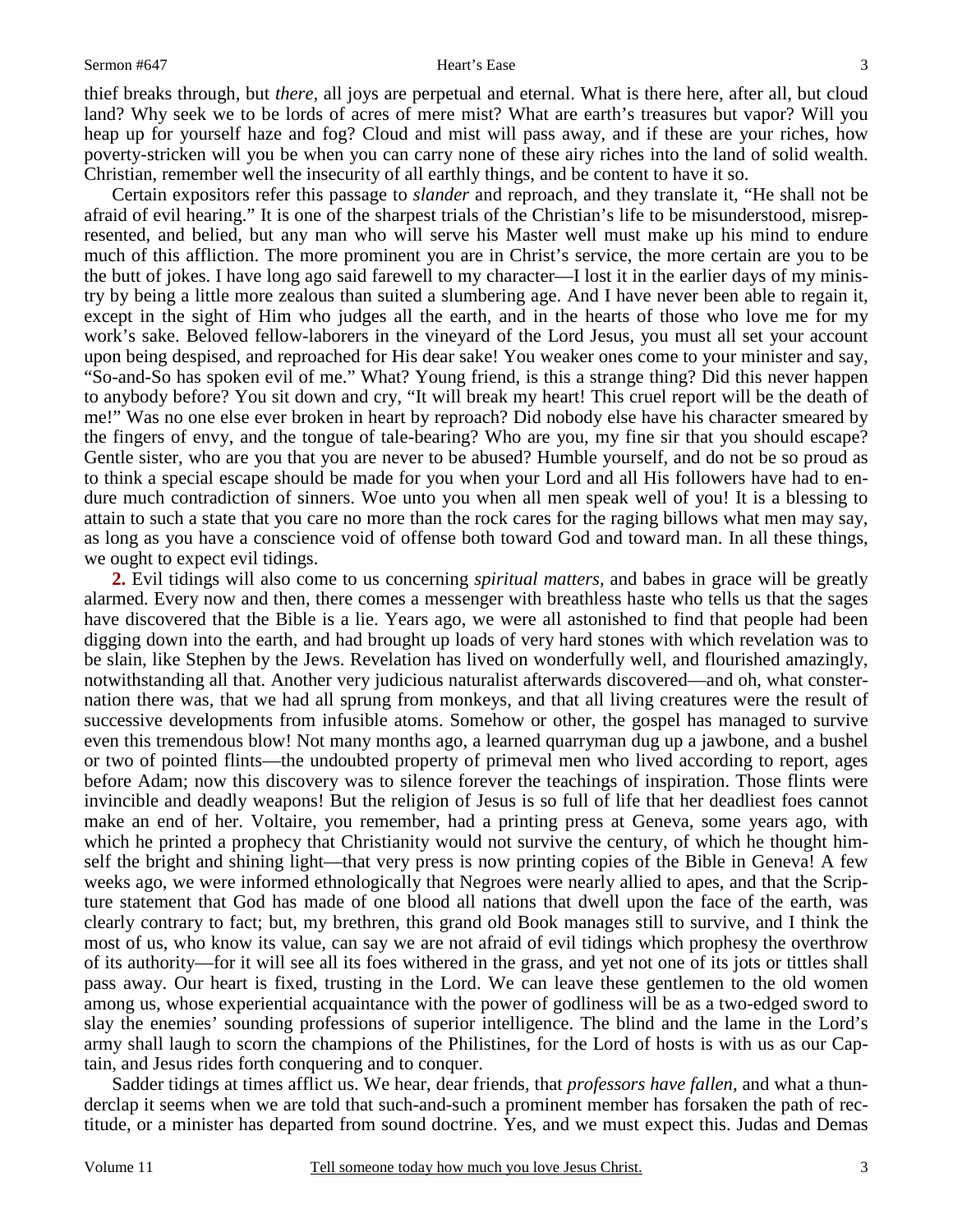will be represented over and over again, and even Simon Magus will not be lacking in the Church as long as it is here below. We shall, moreover, hear that success has vanished where once it ruled. We may preach the gospel and win thousands of souls—but suddenly, there may be no conversions, and those who are the warmest adherents of the truth of God may gradually grow cold. Be ready for these things! There have been ebbs and flows in the Church in all ages, and her progress has been like that of the ocean when it comes to its flood—it has been by a succession of in-rolling waves, and waves that fall back again into the sea. So will it be till Christ comes.

 We shall also hear evil tidings about *ourselves*. Satan will tell us that we are hypocrites, and conscience will remind us of sundry things which raise the suspicion that we are not soundly regenerated. It will be a blessed thing if then we can fly again to the cross of Jesus Christ. If the law thunders at us, and gives us evil tidings of wrath to come, happy are we if we can fly to the great law-fulfiller, and find a shelter from the law's clamorous demands. But we must expect this. No saint gets to heaven without being attacked by Satan. An old divine said that the way to heaven passed by the mouth of hell. You must have spiritual conflicts. How could you be crowned if you did not fight, and how could you win the victory if you knew no battle?

**3.** Moreover, to conclude the list, the evil tidings of *death* will soon be brought to you by the appointed messenger. How evil are the solemn tidings of departure to the most of men! The message will be given to us, "The Master is come, and calls for you." We shall see the spirit-finger which beckons down to the cold flood of Jordan, but we shall not fear those evil tidings! No, faith shall count them a *blessed* message, and we shall march cheerfully onward where Jesus leads the way.

 In eternity, there shall be the evil tidings of the angelic trumpet, evil to all but saints, "Arise, you dead, and come to judgment." The general summons shall gather together all nations of men to stand before the dread tribunal, but truly in that case, our heart shall be so fixed, no, flooded with divine delights! With joy shall we receive the resurrection, and with transport stand to be acquitted at the judgment seat!

 I have thus marshaled before you a line of grim-visaged messengers—any one of whom may, within a moment, rush into your chamber, crying, "Tidings! Man of God, tidings!"

**II.** Now, for a second and more cheerful thought. A CHRISTIAN AT NO TIME OUGHT TO FEAR EITHER AN EXPECTATION OF EVIL TIDINGS, OR WHEN THE TIDINGS ACTUALLY AR-RIVE.

 Under no conceivable circumstances ought you, Christian, to be afraid. And why? Because, if you are troubled, and distressed, and distracted, *what do you more than other men?* Other men have not your God to fly to; they are not favorites of heaven as you are; they have never proved the faithfulness of God as you have done, and it is no wonder if they are bowed down with alarm, and cowed with fear; but as for you, you profess to be of another spirit; you testify to the world that God dwells in you, and you in Him; you say that you have been begotten again unto a lively hope; you testify that your heart lives in heaven, and not on earthly things. Now, if you are seen to be distracted as other men, what is the value of that divine grace which you profess to have received? Where is the dignity of that new nature which you claim to possess? Surely, dear brethren, unless you would be suspected of having boasted beyond your measure, you must not be afraid of evil tidings!

 Again, if you should be filled with alarm, as others are, *you would, doubtless, be led into the sins so common to others under trying circumstances.* The ungodly, when they are overtaken by evil tidings, rebel against God; they murmur, and think that God deals harshly with them. Will you fall into that same sin? Will you provoke the Lord as they do? If you are the subject of the same distraction, you will, probably, fall into the same murmuring.

 Moreover, unconverted men often run to wrong means, to evil shifts in order to escape from difficulties, and you will be sure to do the same, saint as you are, if your mind yields too far to the present pressure. Trust in the Lord, and wait patiently for Him. Your wisest course is to do as Moses did at the Red Sea—"Stand still and see the salvation of God." But if your heart is troubled, if the water gets to leaking into your ship, and the vessel, itself, is filled with the boiling flood—why, you will be plotting this, and plotting the other, and before long you will be putting forth your hand unto iniquity, and so piercing yourself through with many sorrows; but if the Holy Spirit enables you, in patience, to possess your

4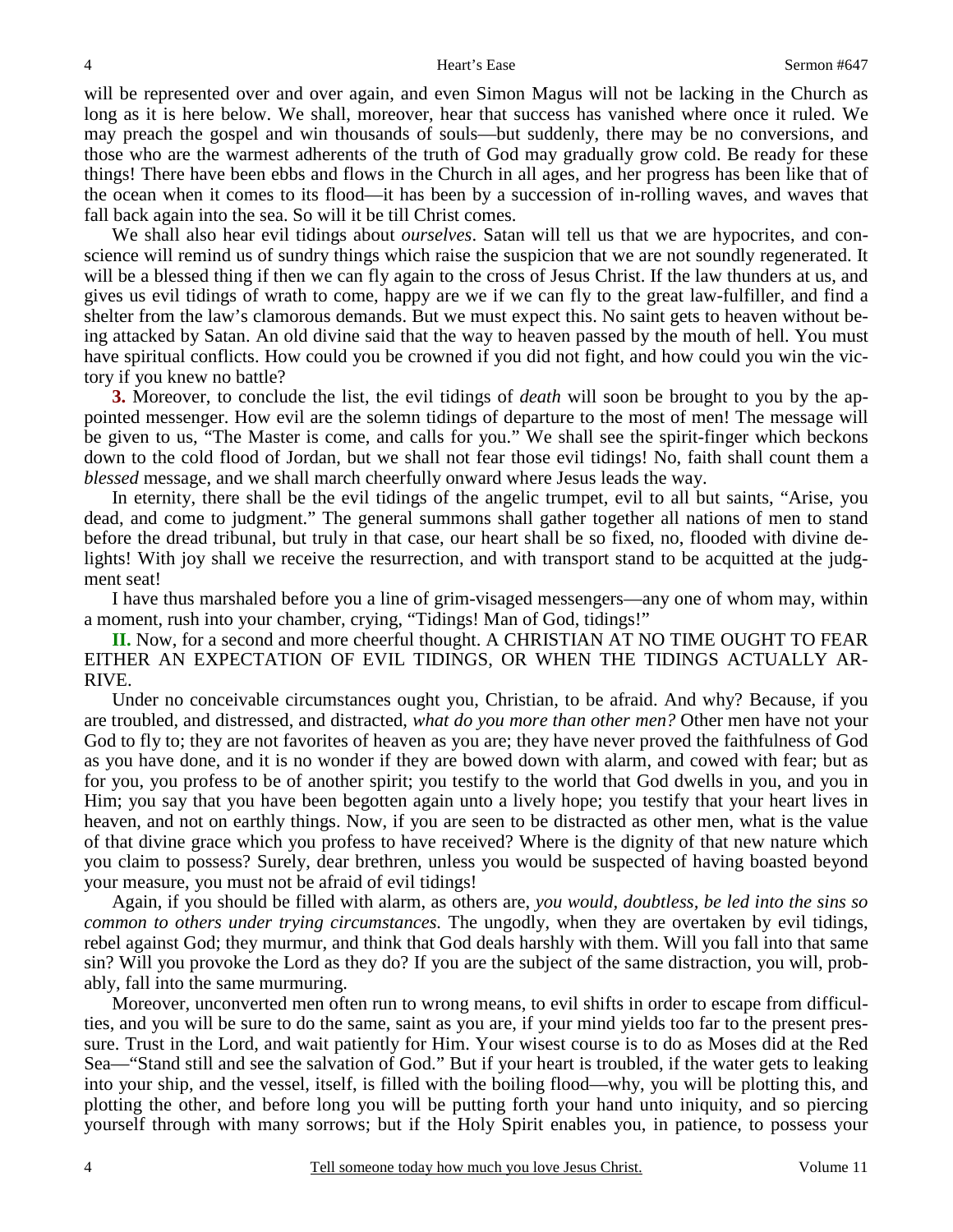souls, then, if you suffer, you will not sin, and, with all your temptations, you will not suffer, by His grace, from the regret of having departed from the living God.

 Further, you must not give way to these doubts, and alarms, and fears, for, if you do, *you will be unfit to meet the trouble.* In storms, landsmen are all in alarm and fear, and they are fit for nothing. Just put them under the hatches, and keep them down below, or else they will be in the sailors' way. But the old sailor has seen a storm before, and the captain has had many a nor'wester blowing upon him—so he looks around him, just as if all were calm, and gives his orders to the pilot and the first mate with perfect composure; and when they have to reef all sail, and lie under bare poles, or, worse still, if the mast goes by the board, the captain is very serious, but still quiet and hopeful. He has weathered other tempests, and he shall outlive this also. But you flurried people, who are all in a fluster at every piece of evil tidings, what will you do? Why, you will cut your own fingers in seeking to carve your own deliverance! You will push down your house about your head when you meant to have propped it up! You will be quite unable to meet the difficulty if your heart is not "fixed, trusting in the Lord."

 Let me ask you another and very important question. If you give way to fright and fear when you hear of evil tidings, *how can you glorify God?* Saints can sing God's high praises in the fires, and bless His name on beds of sickness, but you cannot if you fall into distractions. Why, man, can your murmuring praise God? Your doubts and fears, as if you had none to help you—will these magnify the Most High? Come, I pray you, if you would honor God, be brave. A certain good man was much troubled under a loss in business; his wife tried to comfort him but failed, but being a very wise woman, she gave it up till the morning. In the morning, when she came downstairs, her face looked so sad that her husband said, "What is the matter with you?" She, still preserving a mournful countenance, said that a dream had troubled her. "What was it, my dear?" he said, "you ought not to be troubled with dreams." "Oh," she said, "I dreamed that God was dead, and it was such reason for trouble, that all the angels were weeping in heaven, and all the saints on earth were ready to break their hearts." Her husband said, "You must not be foolish; you know it was only a dream." "Oh but," she said, "to think of God's being dead!" He replied, "You must not even *think* of such a thing, for God cannot die; He always lives to comfort His people." Instantly her face brightened up, and she said, "I thought I would bring you thus to rebuke yourself, for you have been dreaming that God had forsaken you, and now you see how groundless is your sorrow. While God lives, His people are safe."

 So, Christian, I think I could give you many reasons why you should praise God, and take courage even when evil tidings come. For the sake of blessing others, for your own spiritual health and profit, that you may get fatness out of famine, safety out of danger, gain out of loss—pray that your heart may be fixed in sure confidence upon the faithfulness of your covenant God.

**III.** But now, somebody will say, "I do not know how I am to keep from these fears. My mind is like that of another man, and I am readily disturbed." Dear brother, the text tells you, in the third place, that FIXEDNESS OF HEART IS THE TRUE CURE FOR BEING ALARMED AT EVIL TIDINGS.

 "Fixedness of heart." The translators somewhat differ as to what this passage means; and some think it means preparedness of heart—"my heart is fixed," or, "my heart is prepared." Let it mean *both,* and then we shall have the whole truth, for he whose heart is fixed is prepared. Now, in what respect is a Christian's heart fixed? I think in many.

 First, the Christian's heart is *fixed as to duty*. He says within himself, "It is my business to walk as Christ walked—it can never be right for me to do contrary to God's will. I have set the Lord always before me, and in integrity of heart will I walk all my way, wherever that way may lead." Such a man is prepared for anything. Whatever trial comes, he is prepared to meet it because his soul is resolved that come gain, come loss, he will not be dishonest to make himself rich; he will not tell a lie to win a kingdom; he will not give up a principle to save his life. He has not to go, as some of you have, to the next neighbor to say, "What am I to do? What is the best policy?" The Christian has no policy; he does right, and leaves consequences to God. I know that if the skies needed propping with sin, it is no business of mine to prop them, and if they could only be sustained by my speaking falsely, they would fall. The truth of God is our business; integrity is our line of duty, and results remain with the Most High. In this respect, the man who, by grace, is fixed for the strait and narrow road is prepared, come what may.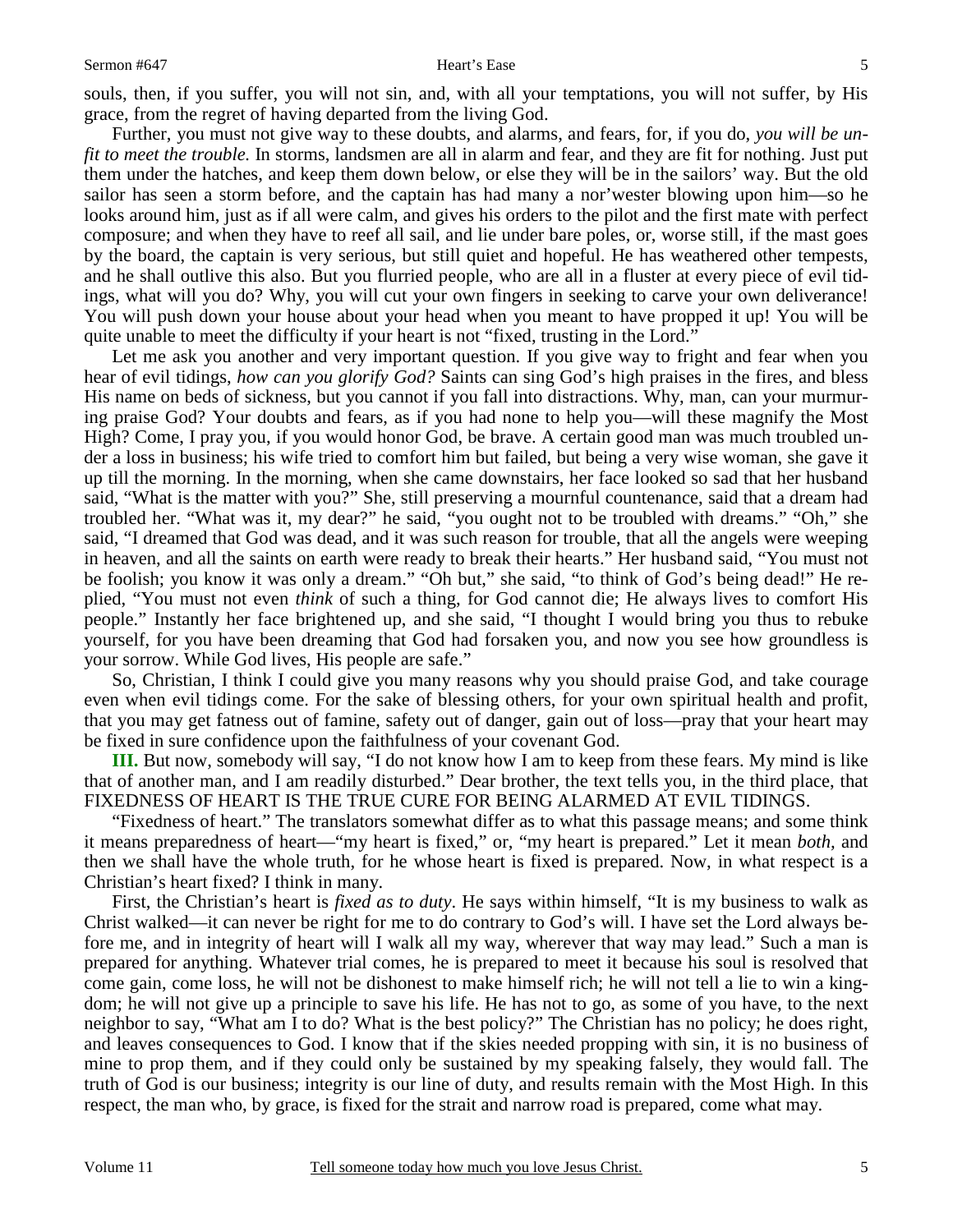But, more comfortable than this, the Christian's heart is *fixed as to knowledge* and so prepared. There are some things which a believer knows and is quite fixed about. He knows, for instance, that God sits in the stern-sheets of the vessel when it rocks most. He believes that an invisible hand is always on the world's tiller, and that wherever providence may drift, Jehovah steers it. That re-assuring knowledge prepares him for everything. "It is my Father's will," says he. He looks over the raging waters, and he sees the spirit of Jesus treading the billows, and he hears a voice which says, "It is I, be not afraid." He knows, too, that God is always wise, and, knowing this, he is prepared for all events. They cannot come amiss, says he. There can be no accidents, no mistakes, nothing can occur which ought not to occur. If I should lose all I have, it is better that I should lose than have, if God so wills—the worst calamity is the wisest, and the kindest thing that could occur to me if God ordains it. "We know that all things work together for good to them who love God." The Christian does not merely hold this as a theory, but he knows it as a matter of fact. Everything has worked for good as of yet; the poisonous drugs that have been mixed in the compound have, nevertheless, worked the cure; the sharp cuts of the lancet have cleansed out the proud flesh and facilitated the healing. Every event as yet has worked out the most divinely blessed results—and so, believing this, that God rules it, that God rules wisely, that God brings good out of evil—the believer's heart is fixed, and he is well prepared. Bring me which cup you will, my Father fills them all, and I will drink them as He sends them, not merely with resignation, but with sanctified delight. Send me what You will, my God, so long as it comes from You; never was that a bad portion which came from Your table to any one of Your children. My Father, write what You will concerning Your child, I will not, by Your grace, seek to pry between the folded leaves, but I will patiently hope, and quietly wait as leaf by leaf is unfolded, knowing You are too wise to err, and too good to be unkind. Now, see what a preparation this is for evil tidings, this having the heart fixed in a knowledge of God.

 Further, there is another kind of fixedness, namely, *the fixedness of resignation.* There is a verse we sing in one of the hymns, that I hardly think at times some of us ought to sing, for it is not at all times true—

### *"O You gracious, wise and just, In Your hands my life I trust, Have I somewhat dearer still? I resign it to Your will."*

It is very easy to say that, but very difficult to carry it out. To take Isaac, our only son, up to the altar, and unsheathe the knife at God's command, needs an Abrahamic faith, and that kind of faith is not as common as it should be among Christians. Beloved, when we gave ourselves to Christ, we gave Him our person, our estate, our friends and everything; we made a full surrender, and the only way to be right when affliction comes is to stand to that surrender, in fact, to renew it every day. It is a good thing, every morning, to give all up to God, and then to live through the day, and thank Him for renewing the daily lease. If you think you have mercies on a 50 years' lease, you will become discontented if turned out of the tenancy, but if you feel you are only, as it were, a daily tenant, you will feel grateful that the great Landlord has given you a new lease. The eyes of your body—are they given forever? Their light may never know tomorrow's sun. Those lips, which you today give to God's service, may soon chill in silence. So is it with all you have. Then resign all to God, for if you give it all up to Him every day, it will not be hard to give it up when He takes it away at last. If you have resigned it a thousand times before, it will only be a repetition of what you have rehearsed to yourself before, and, therefore, are well taught in. Stand to your resignation; be fixed about that, and you will be prepared for the most evil tidings.

 Better still; let me remind you of one form of fixedness which will make you outride every storm, namely, *fixedness as to eternal things.* "I cannot lose"—the Christian may say—"I cannot lose my best things." When a carrier has many parcels to carry, if he has gold and silver, or precious stones, he is sure to put them near himself. Perhaps he has some common goods, and these he ties on behind—some thief, it is possible, steals from the cart some of the common goods which were outside. "Oh, well," says the man when he gets home, "I am sorry to lose anything, but my precious things are all right; I have them all safe; I thank God the thief could not run away with them." Now, our earthly goods, and even our dearest friends, are only the common mercies of God—but our Savior, our God, our eternal interest in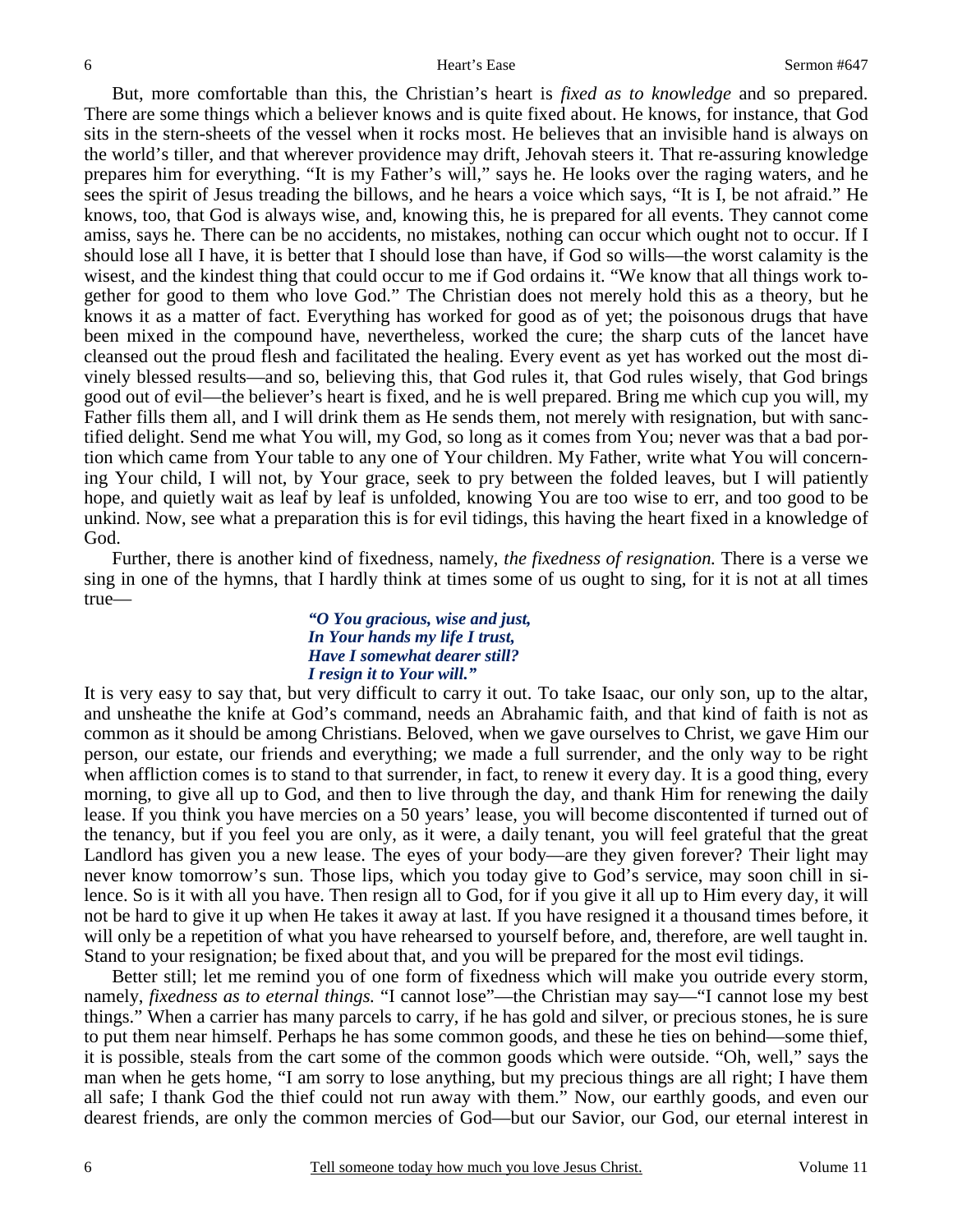the covenant, our heaven, which we are soon to inherit—these are kept where they cannot be lost. A friend of mine once went up to the bank with a thousand pounds in his pocket. I do not think he was very wise, for after putting that large sum in his pocket, he put his handkerchief over it, and somewhere or other, down in the Borough, or over London Bridge, a thief stole his handkerchief! He said to me, "I never thought at all about that; I was so full of joy at finding that the money was not gone." The anecdote is instructive, for our earthly comforts, compared with our eternal interests, are but as the handkerchief compared to the thousand pounds—no—they do not bear so high a relation! If adversity should come and take everything else away, yet, Christian, your heart is still fixed because you have a grasp of eternal things; and neither life nor death, nor time, nor eternity can make you let go of your hold of the glory which is to be revealed in you. Thus you are prepared, come what may.

 I will only add one other thought on this point. I believe that *holy gratitude is one blessed way of fixing the soul on God, and preparing it for trouble.* You have a friend who gave you a very hard word the other day; you felt very grieved, but after a few minutes you said, "There, now, if he were to kick me, I should always love him for the great kindness that he did to me years ago when I was in great straits." Now, when I think of what our God has done for us, how He saved us from going down into the pit of hell, and found a ransom in His own dear Son, when we remember how He has plucked us out of the horrible pit, and out of the miry clay—let Him do to me what seems good to Him—the Lord gave us Christ, then let Him take away what He will, we cannot think harshly of Him; after such a proof of love, we are bound to Him by such ties of gratitude that, let Him take away one mercy after the other till there is hardly one left, we will yet bless His name. "Though He slay me, yet will I trust Him." Let every saint of God feel himself so fixed and bound by ties of gratitude that he is prepared, whatever may come, still to bless his God!

**IV.** The last point is this—THE GREAT INSTRUMENT OF FIXEDNESS OF HEART IS FAITH IN GOD. "His heart is fixed, trusting in the Lord." You see that we have come here by progressive steps. Evil tidings may come to an heir of heaven; he ought not to be afraid of them; the way to be prepared for them is to have your heart fixed and prepared, and the method of having the heart fixed is confident trust in the Lord. The Christian is not prepared for trial by trusting in his fellow men, or by relying upon his own wisdom and experience. We lean on a better prop than an arm of flesh. The Christian relies only upon his God. Every attribute engages this confidence. The heir of heaven rests in the *love* of God. "Oh," he says, "my Father loves me too much to suffer any evil thing to damage me. I know by that very Spirit which He has given, by which I cry, 'Abba, Father'—I know the tenderness of His heart forbids that I should ever perish, or that anything should happen to me which shall do me serious damage." When there was a fire, many years ago, in the little town of Delft, in Holland, it occurred in a house upon the top of which a stork's nest had been built. Now the storks are very affectionate to their young, and it was observed that as the flames went up, the storks tried first of all to carry off their young, but when that could not be done, both parents kept flapping their nests with their wings, as though to cool the young ones, and when the flames drew nearer, both parents set themselves down over the top of the nest and there died with their young ones. Can it be possible that our God could have less affection for His own children than these poor birds had for the offspring of their nest? Impossible! He will cover us with His feathers, and under His wings will we trust! His truth shall be our shield and buckler. Come famine, come pestilence, come disease, come death, come judgment—

### *"He who has loved us bears us through, And makes us more than conquerors, too."*

The believer, thus dependent upon God's love, is also trusting in God's *power*. He knows that none ever did resist the Lord with success. That mighty arm breaks the enemy in pieces. When he goes forth to war, it is as when the potter breaks earthen vessels with a rod of iron. The Christian feels that the omnipotence of God is more to be trusted than the power of the devil is to be dreaded. "More is He who is for us than all they who are against us." The Christian perceives the enemy round about, but his eyes have been touched with heavenly ointment, and he can also see the mountain full of horses and chariots of fire, and therefore, he trusts in the power of his God, and his soul is not disturbed.

 He relies also, as we have said, upon the wisdom of God, for indeed, every attribute of the Most High becomes a subject of the believer's joy. I am afraid, dear friends, we forget our God too often. I am